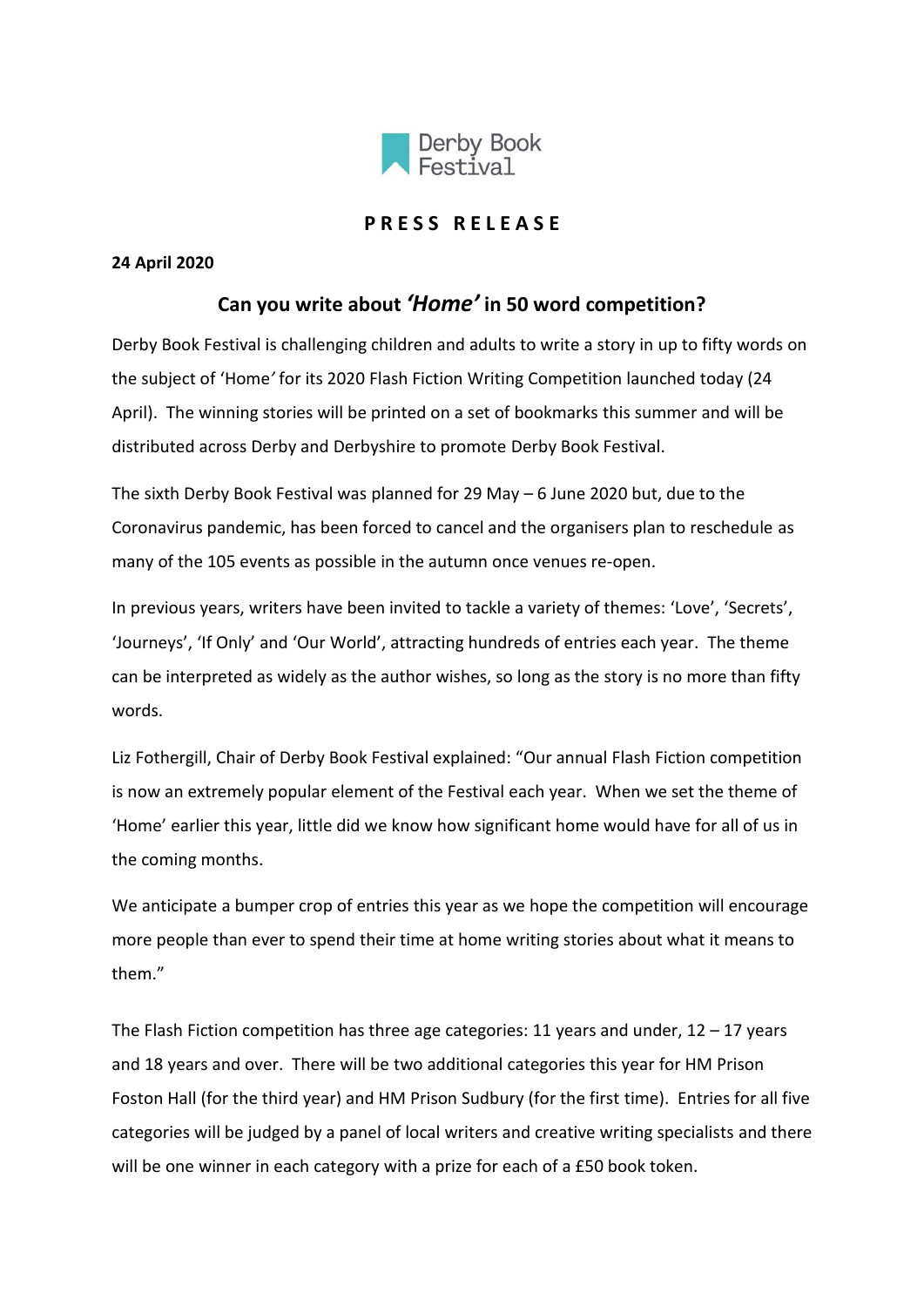The Festival website has some helpful links to those who are interested in writing Flash Fiction but are not sure where to start.

Professor Keith McLay, Pro Vice-Chancellor/Dean of the College of Arts, Humanities & Education at the University of Derby, said: "Benjamin Franklin's prompt to readers in his 1738 almanac, 'To either write something worth reading, or do something worth writing about', captures the essence of Derby Book Festival's Flash Fiction competition. Reading and writing are two sides of the same educational and transformational coin. The University of Derby's core is providing opportunities for transformational education and that is why we are delighted to be a principal partner of the Derby Book Festival and, in particular, to be involved in promoting the reading and writing opportunity of the Flash Fiction completion."

The set of five bookmarks will be printed in the summer giving details of the future Festival dates. The organisers plan to distribute them widely when local libraries, venues, cafes and arts centres re-open.

To enter the competition, visit the Festival website and submit your story using the online form: <https://www.derbybookfestival.co.uk/flash-fiction>

The closing date for the competition is **10pm on Tuesday 2 June**. The terms and conditions for the competition can also be found on the website, where you can sign up for more information about the Festival.

You can also follow the Festival on Twitter at: @DerbyBookFest and 'like' the Festival on Facebook[: www.facebook.com/derbybookfestival](http://www.facebook.com/derbybookfestival)

E N D S

**For further information contact:**

**Vicky Dawson, Derby Book Festival Director at Vicky@derbybookfestival.co.uk**

**Or**

**Jackie Carpenter, Volunteer Lead on Flash Fiction Competition, on 0779 213 2658**

**Note for Editors:**

**Information about Derby Book Festival**